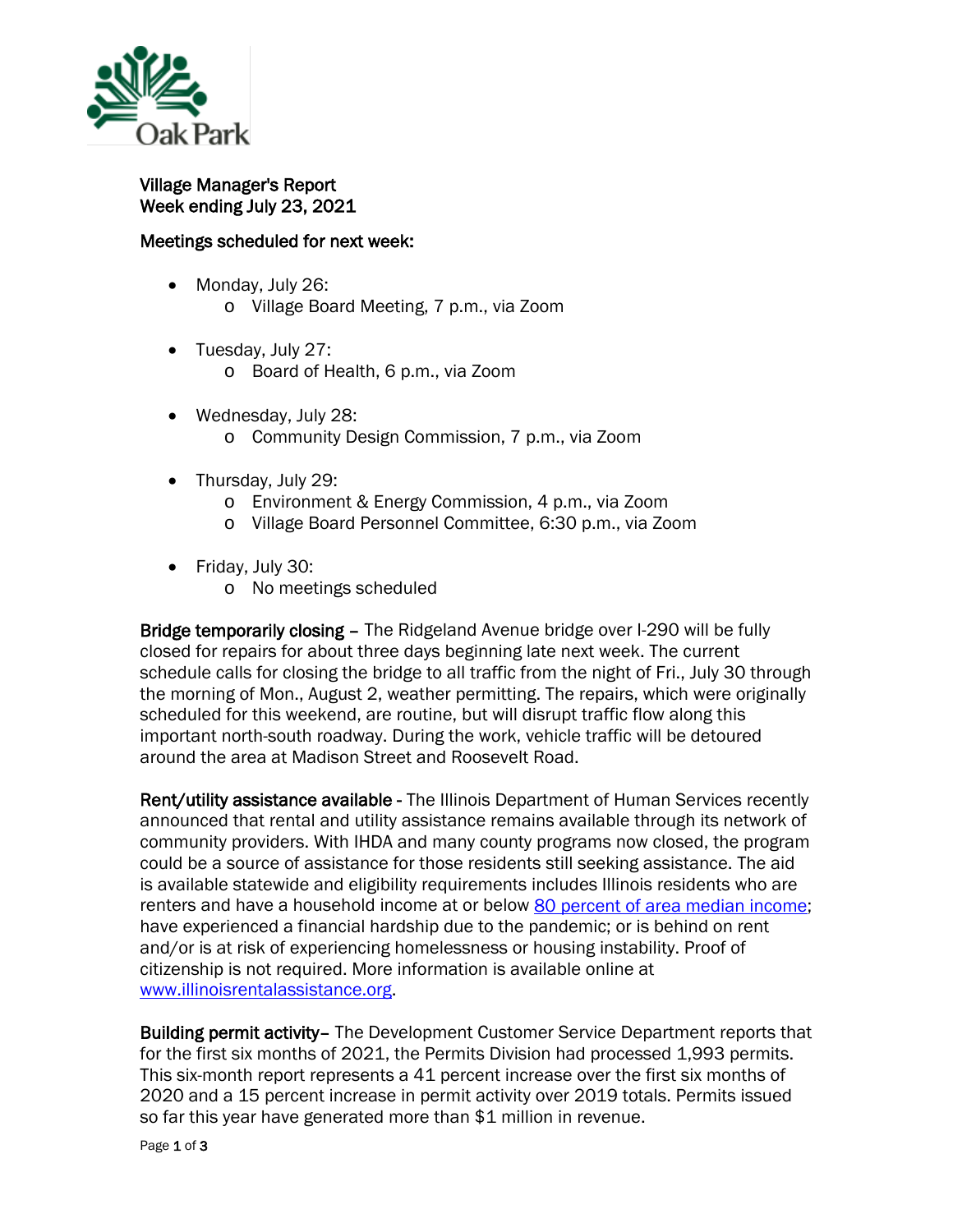Parking garage activity – Use of Village-owned parking garages appear to be slowly rebounding from the COVID-19 emergency. Garage revenue for the first six months of 2021 remains significantly below normal 2019 pre-pandemic totals, but has shown some growth each month this year as compared to 2020. Click here to see the [comparison](https://www.oak-park.us/sites/default/files/456678891/2021-06-30-six-month-parking-garage-revenue-comparison-2019-2020-2021.pdf) of revenue by month in 2019, 2020 and 2021 for each of our three garages.

Junior police academy – The Junior Citizen's Police Academy created through a partnership between the Oak Park and River Forest police departments quickly filled to capacity for its August activities. The free program is offered to children between the ages of 10 and 15 who live or go to school in Oak Park or River Forest and are interested in learning about law enforcement and careers in public safety. This year participants are expected to hear a presentation by the [Mounted Patrol Unit of the](https://home.chicagopolice.org/about/specialized-units/mounted-unit/)  [Chicago Police Department.](https://home.chicagopolice.org/about/specialized-units/mounted-unit/) Past programs included a visit to the Brookfield Zoo to learn about the extensive and comprehensive training zoo police officers must undergo to be prepared for possibly dangerous rescues from animal enclosures. Residents who might like to learn more about the program and future participation opportunities can call 708.358.3800 or email Sgt. Robert Monty at [rmonty@oak](mailto:rmonty@oak-park.us)[park.us.](mailto:rmonty@oak-park.us)

Oak Park Avenue improvements – Preparation for paving continues. Contractors are replacing crossing ramps, sections of sidewalk and curb along the entire length of the roadway. Work then will entail milling the surface and patching as needed in preparation for paving operations. The project remains on schedule to be completed in November, with all new pavement from Roosevelt Road to North Avenue, except in the Hemingway District, which was part of last year's Lake Street improvement project. Construction details and schedules are posted at [www.opaveanew.com.](http://www.opaveanew.com/) In the meantime, Verizon contractors are installing conduit along Oak Park Avenue for future projects. By installing the conduit now, the private project should not impact planned resurfacing activities.

Miscellaneous construction updates – State contractors are still on North Avenue replacing corner sidewalk ramps between Harlem and Cicero avenues as part of the repaving project, and are installing the final asphalt surface from Harlem to Oak Park Avenue. In a separate state project, an Illinois Department of Transportation contractor also still is replacing sidewalk ramps on Harlem Avenue from Roosevelt Road to North Avenue, making sure they meet ADA requirements. In downtown Oak Park, the Village's electrical contractor is completing punch list items related to lighting and traffic signals along Lake Street.

Staff development – The Public Works Department completed its first Leadership Development Program for its staff this week. The program started pre-COVID and was suspended for several months, but was able to be completed via several Zoom meetings. The course included nine sessions consisting of lessons on the public works mission, vision and values, as well as ethics, Village Code, budgeting, customer service, supervision, performance measures, project management and best practices. Police Chief LaDon Reynolds provided the final lesson in supervision